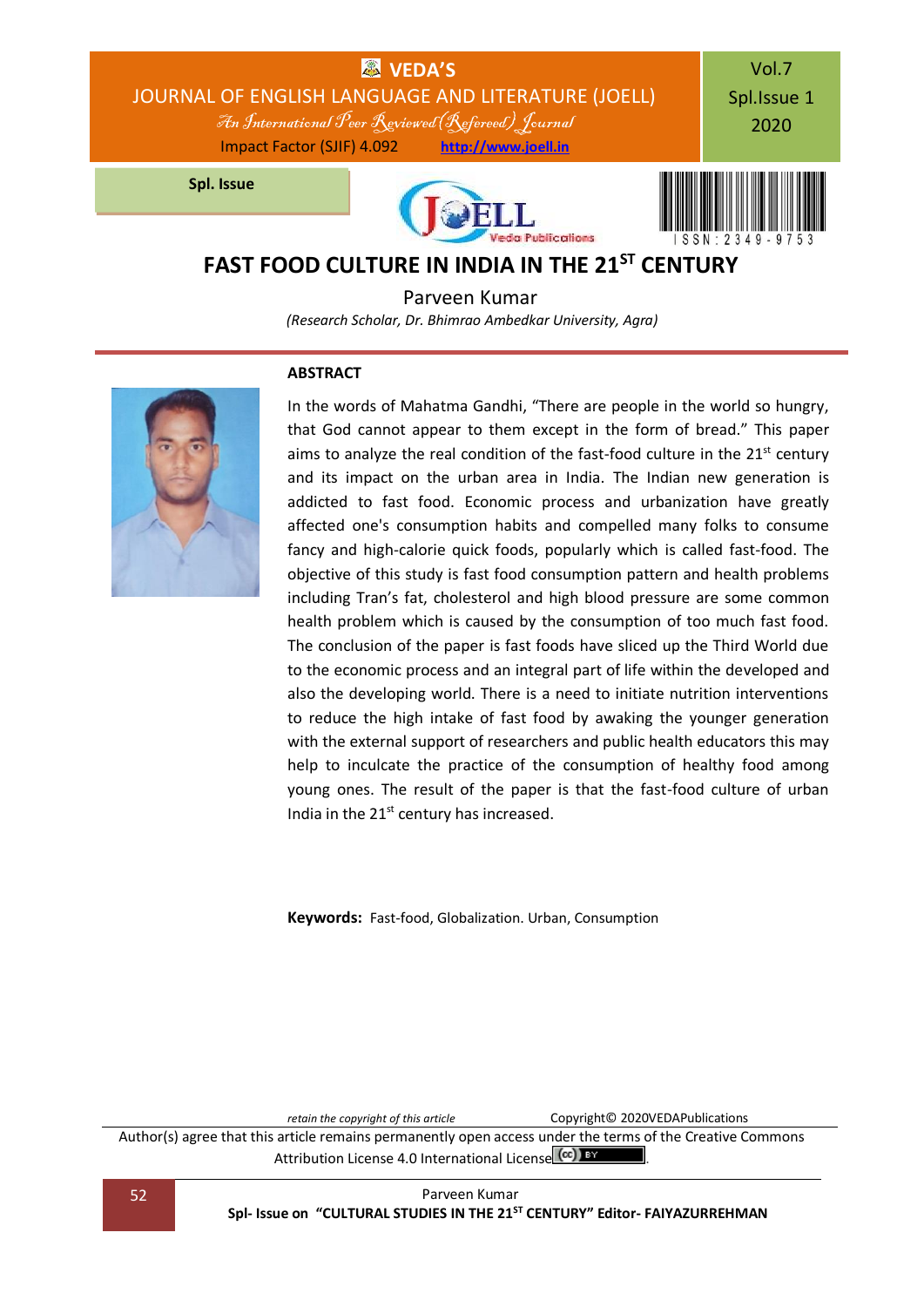### **INTRODUCTION**

According to Encyclopedia and Britannica, "food isa substance consisting essentially of [protein,](https://www.britannica.com/science/protein) [carbohydrate,](https://www.britannica.com/science/carbohydrate) [fat,](https://www.britannica.com/topic/fat) and other nutrients used in the body of an organism to sustain growth and vital processes and to furnish [energy](https://www.britannica.com/science/energy)"<sup>.1</sup> The term culture refers to the set of values, knowledge, language, rituals, habits, lifestyles, attitudes, beliefs, folklore, rules and customs that identify a particular group of people at a specific point in time (Merriam-Webster). $2$  Food culture refers to the practices, attitudes, and beliefs as well as the networks and institutions surrounding the production, distribution, and consumption of food.

The word "Fast food" originated from McDonald's in the 1950s. In the  $21<sup>st</sup>$  century, some cultural, traditional and homely food is changed replaced by fast-food. Fast food can be defined as food which cooked quickly in a standardized method and that gives early satisfaction to the consumer some examples are pizza, burger, chips, sandwiches, pitas, fried chicken, french fries, onion rings, chicken nuggets, tacos, and hot dogs.

The term fast-food is used for the food which can be prepared and served quickly than any other meal; generally, this term refers to food sales in restaurants and stores with low time preparation and served to customers in form of packaging for taking away.<sup>3</sup>Today as we know fast-food is the result of an evolutionary process in our eating habits as a species. Most of fast-food have made up of salt, seasoning, potatoes, hydrogenated fats which are coursed of medical problems. Fast food will have a terrible impact on our body, some health problems by consumption of fast food are obesity, cardiovascular diseases, Nutritional deficiencies, mental health problems etc. Obesity is the root explanation for infinite health issues that may have a heavy impact on your quality of life.

According to the recent research report, the Indian population residing in urban areas is expected to touch 32% by 2020. An increase in the income of urban people had an impact on the lifestyle and vulnerability of fast-food. Huge Demand for health and wellness products increases because of the rising trend for convenience, along with the rise of lifestyle diseases. Lifestyle disorders/disease is gaining eminence in India due to the considerable raise in torpid living, peaked stress, rising pollution levels and rising consumption of unhealthy fast food. The focus is shifting to a Preventive lifestyle, instead of Curative. Some of the widely experienced disorders include obesity, heart disorders and digestive disorders diabetes. As per the government of India estimates, the number of cases of coronary heart diseases is expected to double while the number of cases of diabetes to increase to 1.5 times between 2005 and 2015 (Exhibit 7). With growing concerns about lifestyle diseases, urban consumers are showing the increasing preference of low-fat, low-sugar / carbohydrate and low cholesterol products.

Ministry of Health and Family Welfare, Government of India data showed that coronary heart diseases increasing at very high speed in India and becoming a serious problem for Indians. In 2005, 18 million cases of coronary heart disease and 20 million cases of diabetes. Around 5.5 million cases increase in the next 5 years in both diseases. In 2010- 2015 the cases are increased dramatically from 24 million to 35 million and 25 million to 33 million in coronary heart diseases and diabetes.

**All India Institute of Medical Sciences (2017)** in association with other research shows that Unhealthy eating habits, obesity in Delhi linked to Indian restaurants. The research covered 5,364 adults in the city. The study surveyed 15 food groups and evaluated dietary intake using a 26-item food propensity questionnaire in over 134 parts of the city. This study shows that Indian calorie-dense diets, packaged in an attractive manner at relatively low

**.** 

<sup>&</sup>lt;sup>1</sup>The Editors of Encyclopedia Britannica (2020a, March 24). Food | Definition & Nutrition. Retrieved April 18, 2020, from <https://www.britannica.com/topic/food>

<sup>5</sup>Merriam-webstern.d.).Merriam-webster, Retrieved April 19, 2020, from http://www.merriamwebster.com/dictionary/culture <sup>3</sup>Shahzad Khan, Determinants of Customer satisfaction in Fast Food Industry, international journal of management and strategies, (IJMS) , Vol. No.3, Issue 4, January-June 2012 P. 1.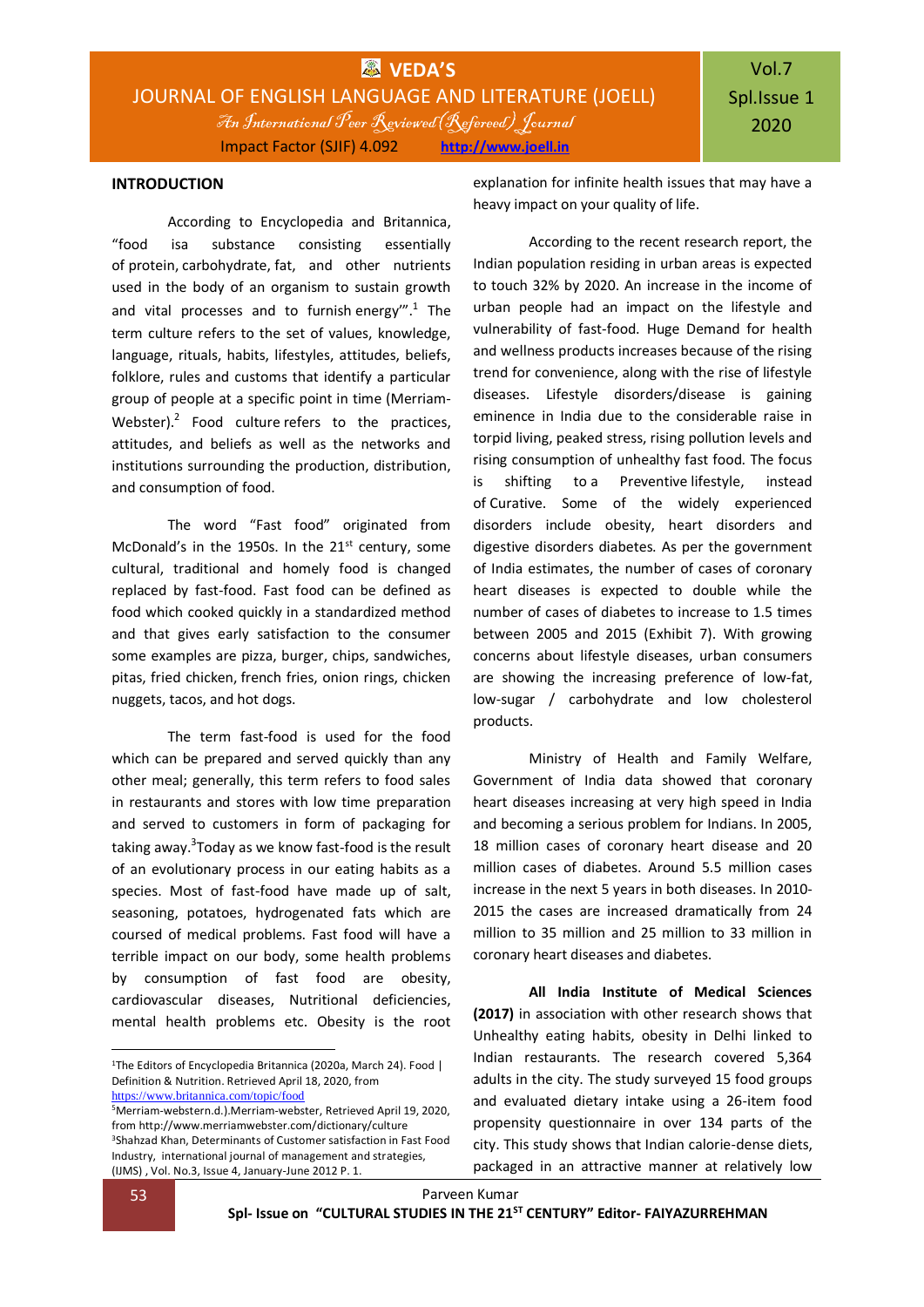## **WVEDA'S** JOURNAL OF ENGLISH LANGUAGE AND LITERATURE (JOELL) An International Peer Reviewed(Refereed) Journal Impact Factor (SJIF) 4.092 **[http://www.joell.in](http://www.joell.in/)**

cost and delivered within a short time to homes become a habit, especially in young people. Unhealthy diets, sedentary lifestyles, overweight and obesity are among the leading risk factors for cardiovascular diseases (CVD), which are becoming increasingly common in India.<sup>4</sup>

The Indian fast food market is developing rapidly in the 21st century on the presence of large scale investment. With the rapid growth of fast food consumption in India coincidentally, Indians have been gaining more weight than before. *"Availability of junk food is changing children's diet in India"* published in **Down to earth (2017)** revealed that our schoolchildren are increasingly becoming overweight or obese.In the absence of a consolidated study, certain sporadic surveys conducted in different parts of India over the past decade suggested that 2.9-14.3 percent of children in the country could be obese and 1.5-24 percent overweight. The problem has particularly assumed a public health concern in urban areas. A 2011 study by Jahangir Hospital in Pune and UCL Institute of Child Health, London, shows that 30 percent of children living in urban areas are obese or overweight. In a 2017 study published in the Indian Journal of Public Health experts in Gujarat say 33 percent of children studying in affluent schools of Rajkot are obese or overweight.<sup>5</sup>Indian food has always been about large portions, spices, gravies and rich aromas.

Nowadays a new breed of chefs tries to reinvent the way we cook our food and take the focus away from the traditional to the new and innovative. The challenge is to unlearn everything about traditional Indian cuisine and be open to modern flavours. According to the NRAI, the Indian fast food market is worth \$13 billion, less than onefifth that of China – the second-largest fast-food consuming market after the U.S. But while China is witnessing a decline in fast food sales, the Indian market is expected to grow. The fast-food industry in India is growing at 19 percent annually, 4 percent faster than the Chinese fast-food market, which is growing at 15 percent annually.<sup>6</sup>

In modern times, people have a convenient option (fast-food) to hunger which takes less time to prepare than traditional or cultural food. Nowadays, everything is changing so rapidly no one has time to sit, cook and eat so consumers prefer fast-food than homemade food. If we are taking fast-food daily, the sugar or fat leads and becomes an addiction to fastfood. After developing the habit, individuals are also neurochemically driven to decide on food. People want to make tasty and spicy food. Fast-food is prepared by the instruction of the consumers they were looking for.

According to B. Lin and E. Frazao, from the Department of Agriculture, states "the percentage of calories which attribute to fast-food consumption has increased from 3% to 12% of the total calories consumed in the United States. A regular meal at McDonald's consists of a Big Mac, large fries, and a large Coca-Cola drink amounting to 1430 calories. A diet of approximately 2000 calories is considered a healthy amount of calories for an entire day"<sup>7</sup>

**Huam Hon Tat et.al. (2011)** in their study titled *"The Fast Food Industry in Malaysia Describes the Increasing Competitive Challenges as with other Industries Around the World"*. The purpose of this study was to identify the key determinants of customer satisfaction in fast food outlets and the current perceived service quality level amongst undergraduate students in a public university in Malaysia. Besides, this study was aimed at revealing the significant relationships between customer satisfaction and customers' purchase intentions. Among the five dimensions tested, assurance was found to be the strongest determinant of customer satisfaction towards Fast Food Restaurants (FFRs), followed by responsiveness, reliability, tangibility and

1

<sup>4</sup>[https://www.livemint.com/Science/kZdqS5bjUuTWpkmz4TnUQK](https://www.livemint.com/Science/kZdqS5bjUuTWpkmz4TnUQK/Unhealthy-eating-habits-obesity-linked-to-Indian-restaurant.html) [/Unhealthy-eating-habits-obesity-linked-to-Indian-restaurant.html,](https://www.livemint.com/Science/kZdqS5bjUuTWpkmz4TnUQK/Unhealthy-eating-habits-obesity-linked-to-Indian-restaurant.html)  Retrieved April 22, 2020.

<sup>5</sup>[https://www.downtoearth.org.in/news/health/spoilt-for-choice-](https://www.downtoearth.org.in/news/health/spoilt-for-choice-58417)[58417,](https://www.downtoearth.org.in/news/health/spoilt-for-choice-58417) Retrieved April 22, 2020.

<sup>6</sup>https://theaims.ac.in/resources/rise-of-the-restaurant-industryin-india.html

<sup>7</sup>[Guthrie JF](https://www.ncbi.nlm.nih.gov/pubmed/?term=Guthrie%20JF%5BAuthor%5D&cauthor=true&cauthor_uid=12047838), [Lin BH,](https://www.ncbi.nlm.nih.gov/pubmed/?term=Lin%20BH%5BAuthor%5D&cauthor=true&cauthor_uid=12047838) [Frazao E.](https://www.ncbi.nlm.nih.gov/pubmed/?term=Frazao%20E%5BAuthor%5D&cauthor=true&cauthor_uid=12047838) Role of food prepared away from home in the American diet, 1977-78 versus 1994-96: changes and consequences. https://www.ncbi.nlm.nih.gov/pubmed/12047838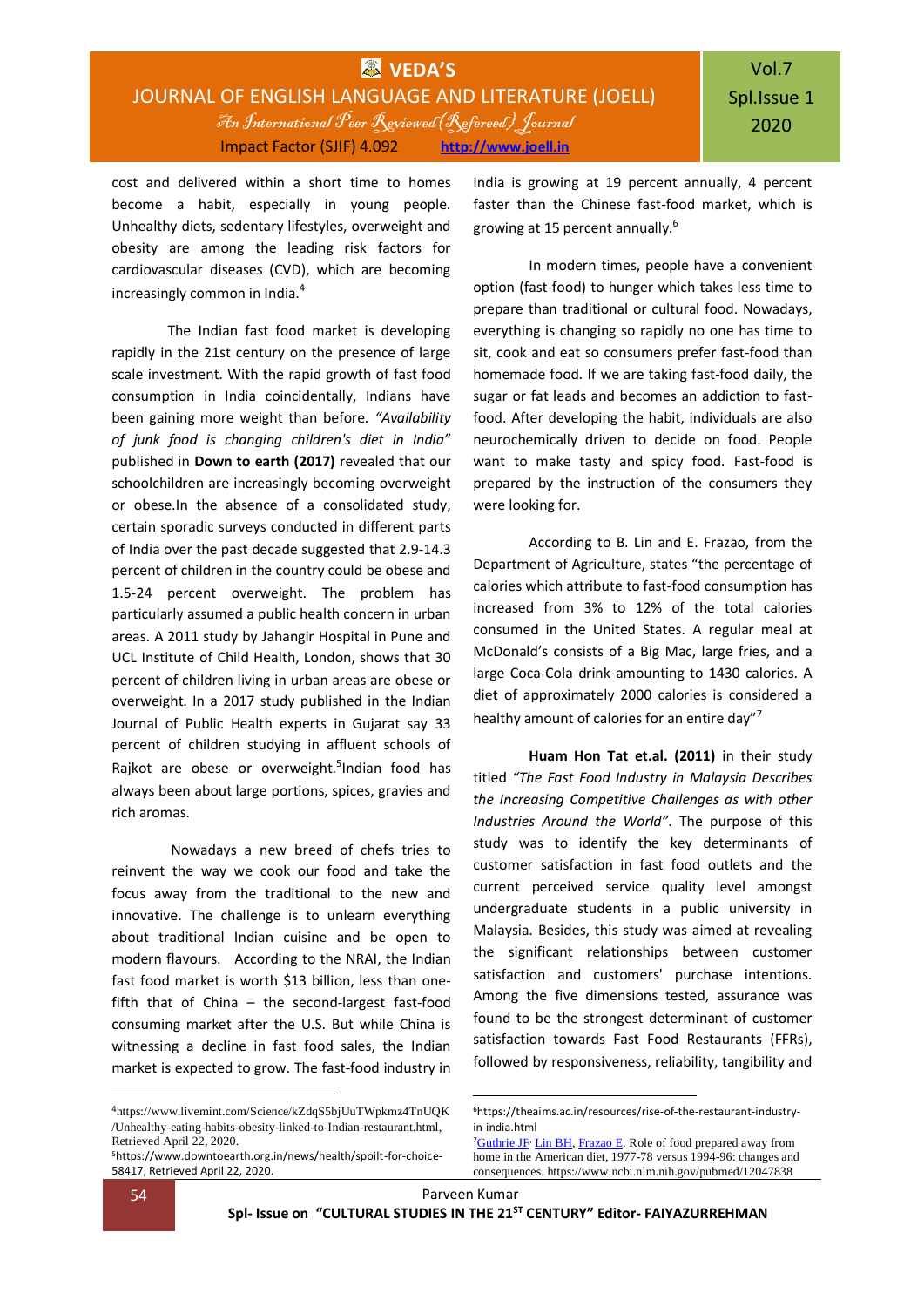## **WVEDA'S** JOURNAL OF ENGLISH LANGUAGE AND LITERATURE (JOELL) An International Peer Reviewed(Refereed) Journal Impact Factor (SJIF) 4.092 **[http://www.joell.in](http://www.joell.in/)**

# Vol.7 Spl.Issue 1 2020

empathy. The results also show the contention that customer satisfaction can lead to customer purchase intentions. Recommendations to FFRs and discussions for future studies are also provided. <sup>8</sup>

This study provides a cross-cultural comparison of service satisfaction of fast food establishments in four English-speaking countries. It is based on data collected from customers of five globally franchised fast-food chains, using a previously developed service satisfaction instrument. The study reveals that two empirically derived, crosscultural fast-food customer satisfaction dimensions: satisfaction with the personal service and satisfaction with the service setting. Measurement of crosscultural service satisfaction among franchised brands and services aided business managers' efforts to assess the quality of the services they provide across national boundaries and on a more real-time, practical basis.

One recent research named ―Self-Reported Consumption of Fast Food Meals by University Students (2015) was to examine students 'daily consumption of fast food and to assess students 'perceptions of their weight status compared to compute body mass indices. The study's finding showed that ―36 percent of students eat fast food meals more than three times per day. And the study result suggested that ―48 percent of the students who were overweight and 23 percent of those who were obese perceived themselves as being in the healthy weight category (p.26).  $9$ 

**Hung-hao Chung (2009)** under the heading, *"Television Viewing Fast Food Consumption, and Children's Obesity"* concluded that TV viewing hours and fast food consumption are positively correlated. The government can also encourage the fast-food industry to develop and sell healthier foods for children and provide nutritional information of these

products to the consumers'. [12] **Noopur Agrawal, et.al (2008)** in their paper titled *"Analysis the Impact of Television Advertising on Children's Food Preference: A Study of Indian Perspective"*. This study analyzed the influence of television advertising on food and beverage preference of food of kinds and beliefs of children. The major outcome of the study was the Indian scenario in television advertisement was still the most popular and effective medium of advertisement especially for child products. It was also revealed that for some products like health drinks and chocolates, chips, ice-cream, the kids were highly driven by catch promotional schemes.<sup>10</sup>

**Huntington Avenue (2008)**, in his study title, 'Fast Food Consumption and Increased Caloric Intake A Systematic Review of a Trajectory towards Weight Gain and Obesity Risk' concluded that consumption of fast food, which have high energy densities and glycemic loads, and expose consumers to excessive portion sizes, may be greatly contributing to intensifying the rates of overweight and obesity in the USA. As the fast-food industry continues to increase both domestically and abroad, the scientific findings and corresponding public health implications of the association between fast-food consumption and weight are critical. [14]Cardiovascular diseases, according to the yank Heart Association, intake Trans fats will harm your vascular system. It will increase your possibilities of developing heart diseases and stroke. Also, with a weakened vascular system, it will get troublesome to perform physical activities.

Nutritional deficiencies, fast foods lack several essential nutrients, notably vitamins and minerals equivalent to calcium, iron, vitamins A, B, C, D and E, potassium, zinc and monounsaturated fats. If your body lacks these nutrients, it weakens the system and puts you in danger for health problems and infection.

**Food Safety and Standards Authority of India (2019)** Taking a step towards promoting healthy eating

1

<sup>8</sup>Huam Hon Tat, The fast food industry in Malaysia describes the increasing competitive challenges as with other industries around the world, International Journal of Business and Social Science, Volume .2 No. 5, March 2011, p.214 -221.

<sup>9</sup>Scholar.sarchive.jwu.edu, Factors that affect fast food consumption, Martin W.Sivula, Ph.d, May 3, 2016.

<sup>10</sup>NoopurAgrawalet.al., "Analysis the impact of television advertising on Children's food preference: A study of Indian perspective." Indian journal of marketing volume xxxviii no. 6. June – 2008, p. 49.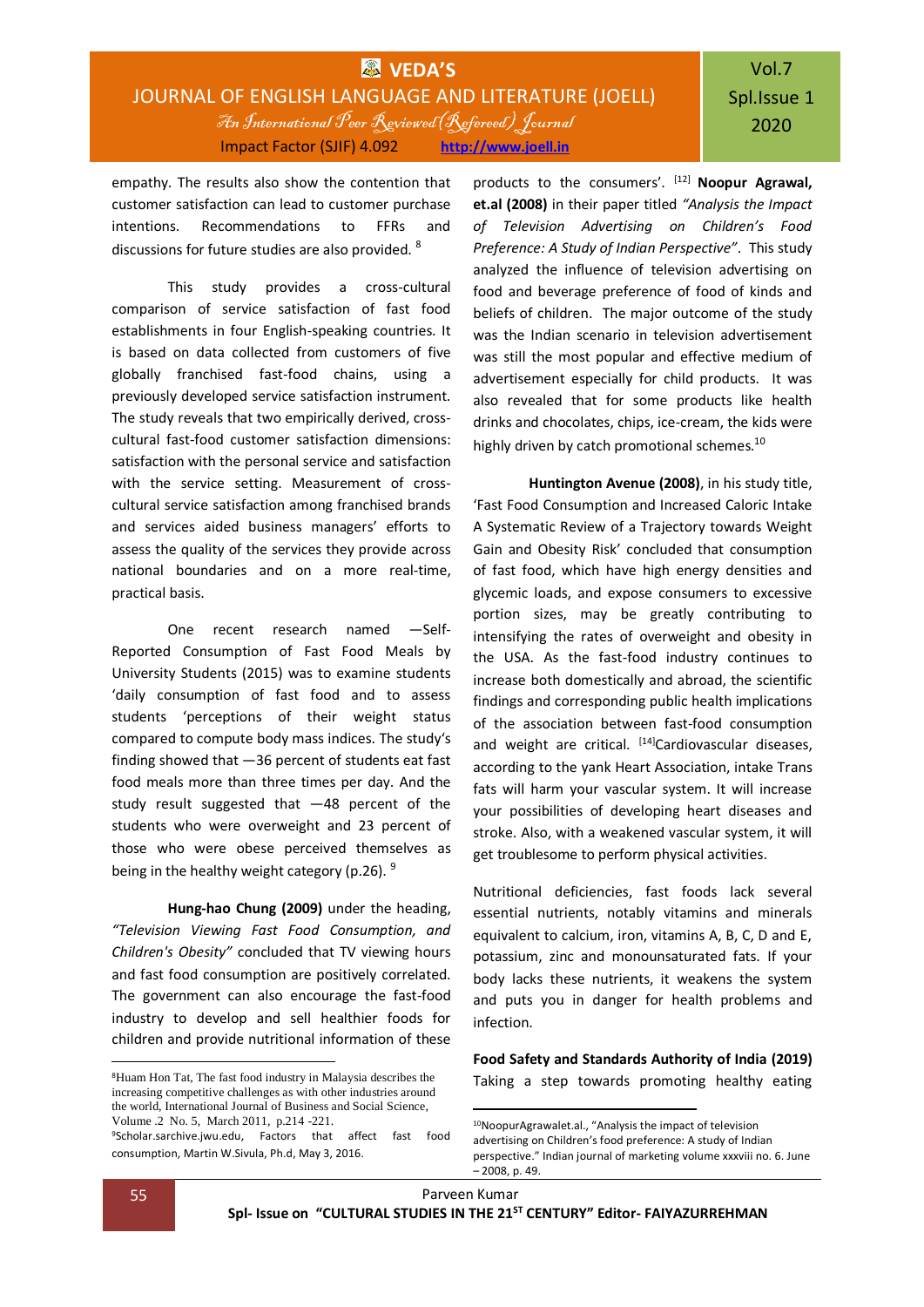## **VEDA'S** JOURNAL OF ENGLISH LANGUAGE AND LITERATURE (JOELL) An International Peer Reviewed(Refereed) Journal Impact Factor (SJIF) 4.092 **[http://www.joell.in](http://www.joell.in/)**

habits, FSSAI has released a 10 point charter that bans the sale, supply or advertisement of junk food in and around school premises. In a welcome step, the Food Safety and Standards Authority of India (FSSAI) has notified a draft regulation aimed at prohibiting the sale and advertisement of food rich in fat, sugar and salt to schoolchildren inside the school premises and within 50 m around it.  $^{[6]}$ Mental health problems, fast food are loaded with additives and unhealthy ingredients. Not like a diet wealthy in vitamins and omega3 fatty acids that facilitate boost psychological feature and thinking skills, food will the alternative. As a result, one could have poor mental concentration, lack of energy and different psychological state issues.

**Jessica's** article 'facts on lack of nutrients from a fastfood diet' reveals that between 2007 and 2010, the average American adult got approximately 11.3 percent of his calories from fast food, with younger people eating more fast food than older people, according to the Centres for Disease Control and Prevention. The people with the highest body mass indexes tended to be those who ate the most fast food. The nutrient content of fast food is very poor, putting people who eat a lot of fast food at higher risk for nutrient deficiencies. <sup>11</sup>

### **CONCLUSION**

Thus, fast food consumption has been increased in India among youngsters, which have been proved by the above discussion. The alter hypothesis has been proved from the information. Fast-food has actually sliced up the Third World due to the economic process. It's an integral part of life within the developed and also the developing world, and returning with its a massive increase in fat and associated problems. There are enough scientific evidence in India to substantiate that fast food has become an integral component of the diet in all section of society The key to feeding these fast foods is moderation, occasional consumption and

preferably in little parts. It's not impossible to win the war with fast foods against healthy foods. However, one should beware entice is therefore sturdy that you just are going to be confirmed. It should be remembered that the addiction to fast food is nice for business but not for health. It's bushed our hands to opt for food or health. "Eat healthy, live healthy". There is a need to initiate nutrition interventions to reduce the high intake of fast food by awaking the younger generation with the external support of researchers and public health educators this may help to inculcate the practice of the consumption of healthy food among young ones.

#### **REFERENCES**

- 1. The Editors of Encyclopedia Britannica. (2020a, March 24). Food | Definition & Nutrition. Retrieved April 18, 2020, from [https://www.britannica.com/topic/food.](https://www.britannica.com/topic/food)
- 2. hahzad Khan, Determinants of Customer Satisfaction in Fast Food Industry, international journal of management and strategies, (IJMS), Vol. No.3, Issue 4, January-June 2012 P. 1.
- 3. https://theaims.ac.in/resources/rise-of-therestaurant-industry-in-india.html
- 4. Merriam-webster. (n.d.).Merriam-webster, Retrieved April 19, 2020, from http://www.merriamwebster.com/dictionary/cult ure
- 5. m.onlymyhealth.com, Effects of fast food on the body, September 10, 2015.
- 6. [https://fssai.gov.in/upload/media/FSSAI\\_NEws\\_Sc](https://fssai.gov.in/upload/media/FSSAI_NEws_School_TimesNow_06_11_2019.pdf) hool TimesNow 06 11 2019.pdf Retrieved April 23, 2020.
- 7. [https://www.livemint.com/Science/kZdqS5bjUuT](https://www.livemint.com/Science/kZdqS5bjUuTWpkmz4TnUQK/Unhealthy-eating-habits-obesity-linked-to-Indian-restaurant.html) [Wpkmz4TnUQK/Unhealthy-eating-habits-obesity](https://www.livemint.com/Science/kZdqS5bjUuTWpkmz4TnUQK/Unhealthy-eating-habits-obesity-linked-to-Indian-restaurant.html)[linked-to-Indian-restaurant.html,](https://www.livemint.com/Science/kZdqS5bjUuTWpkmz4TnUQK/Unhealthy-eating-habits-obesity-linked-to-Indian-restaurant.html) Retrieved April 22, 2020.
- 8. [https://www.downtoearth.org.in/news/health/sp](https://www.downtoearth.org.in/news/health/spoilt-for-choice-58417) [oilt-for-choice-58417,](https://www.downtoearth.org.in/news/health/spoilt-for-choice-58417) Retrieved April 22, 2020.
- 9. Scholar.sarchive.jwu.edu, Factors that affect fast food consumption, Martin W.Sivula, Ph.d, May 3, 2016.
- 10. Huam Hon Tat, The fast food industry in Malaysia describes the increasing competitive challenges as with other industries around the world, International Journal of Business and Social Science, Volume .2 No. 5, March 2011, p.214 - 221.
- 11. Live healthy.chron.com, Facts on lack of nutrients from a fast food diet, Jessica Bruso

<sup>11</sup>Live healthy.chron.com, Facts on lack of nutrients from a fast food diet, Jessica Bruso